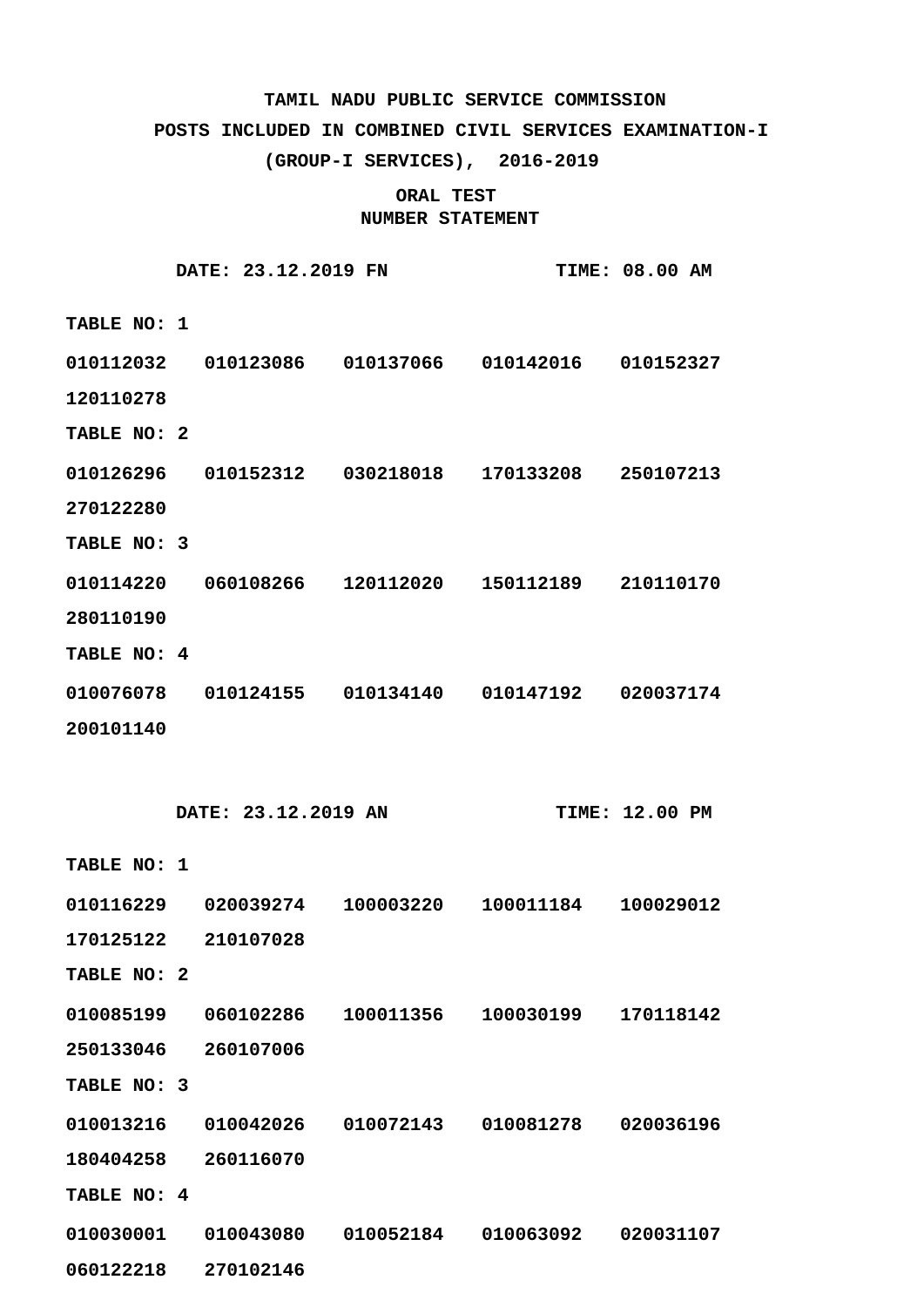### **POSTS INCLUDED IN COMBINED CIVIL SERVICES EXAMINATION-I**

**(GROUP-I SERVICES), 2016-2019**

|             |                         | DATE: 24.12.2019 FN |                                                       |           | <b>TIME: 08.00 AM</b> |
|-------------|-------------------------|---------------------|-------------------------------------------------------|-----------|-----------------------|
| TABLE NO: 1 |                         |                     |                                                       |           |                       |
| 010123190   |                         |                     |                                                       |           |                       |
| 250123069   |                         |                     |                                                       |           |                       |
| TABLE NO: 2 |                         |                     |                                                       |           |                       |
| 010120174   |                         |                     | $010136210$ $010141125$ $020003031$ $060122094$       |           |                       |
| 150108183   |                         |                     |                                                       |           |                       |
| TABLE NO: 3 |                         |                     |                                                       |           |                       |
|             |                         |                     | 010127142  050103250  060104022  200102253  290112251 |           |                       |
| 320107323   |                         |                     |                                                       |           |                       |
| TABLE NO: 4 |                         |                     |                                                       |           |                       |
|             |                         |                     | 010114030  010134022  010139206  010140270  020042013 |           |                       |
| 210108262   |                         |                     |                                                       |           |                       |
|             |                         |                     |                                                       |           |                       |
|             |                         |                     |                                                       |           |                       |
|             |                         | DATE: 24.12.2019 AN |                                                       |           | <b>TIME: 12.00 PM</b> |
| TABLE NO: 1 |                         |                     |                                                       |           |                       |
| 010050104   |                         | 010081034 010106086 |                                                       |           |                       |
| 030216120   |                         | 170119062           | 290106229                                             |           |                       |
| TABLE NO: 2 |                         |                     |                                                       |           |                       |
| 010007133   |                         | 010078215           | 100029292                                             | 100031006 | 120119157             |
| 240107275   |                         | 280117290           | 300107071                                             |           |                       |
| TABLE NO:   | $\overline{\mathbf{3}}$ |                     |                                                       |           |                       |
| 010003237   |                         | 010071086           | 010077232                                             | 010097276 | 020037215             |
| 050113277   |                         | 060113286           | 100021230                                             |           |                       |
| TABLE NO: 4 |                         |                     |                                                       |           |                       |
| 010001070   |                         | 010077021           | 010080086                                             | 010081166 | 010103174             |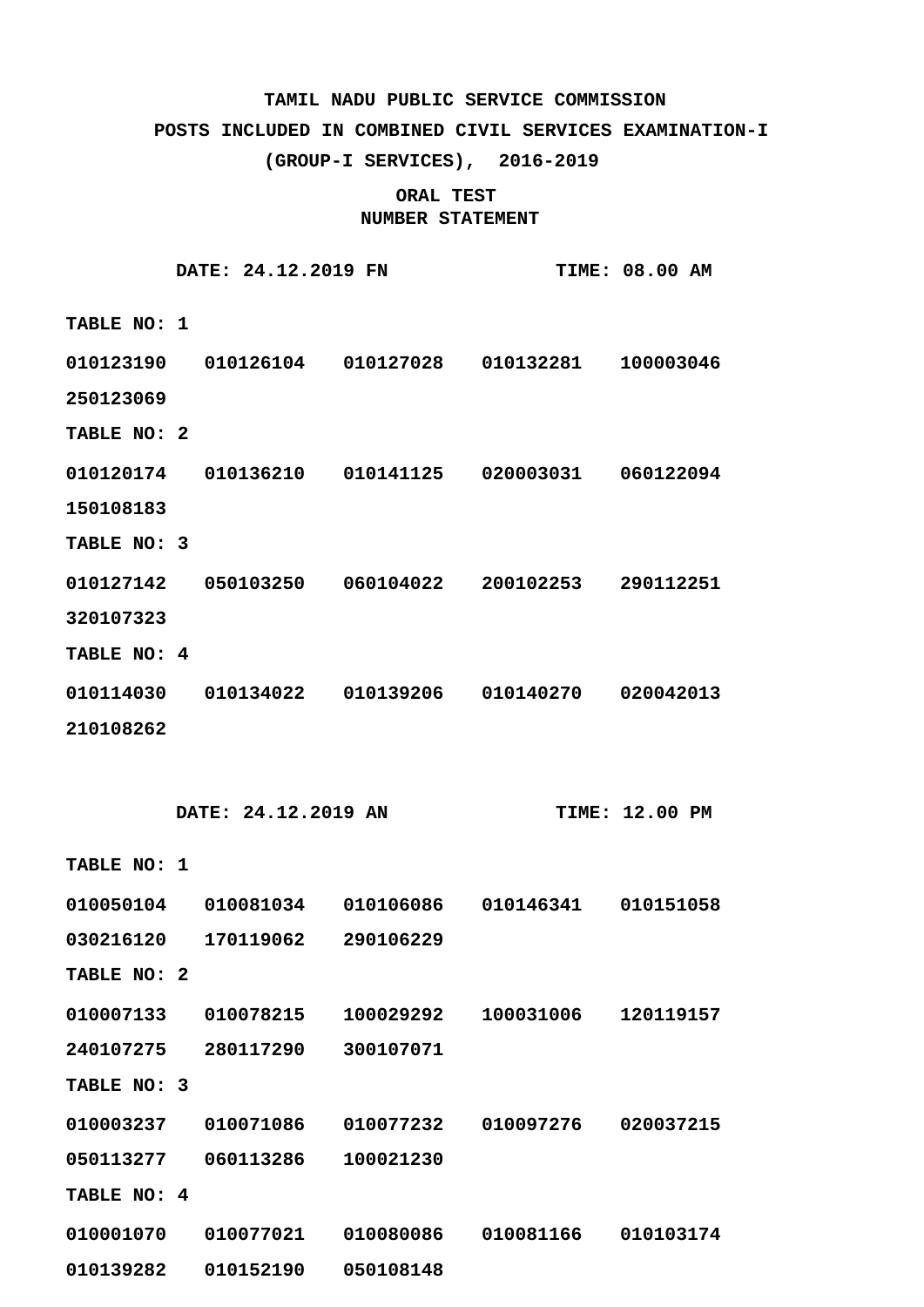### **POSTS INCLUDED IN COMBINED CIVIL SERVICES EXAMINATION-I**

**(GROUP-I SERVICES), 2016-2019**

|             | DATE: 26.12.2019 FN |                                                       |           | <b>TIME: 08.00 AM</b> |
|-------------|---------------------|-------------------------------------------------------|-----------|-----------------------|
| TABLE NO: 1 |                     |                                                       |           |                       |
| 010119224   |                     | 010125242   010127108   100034358   220112294         |           |                       |
| 290120181   |                     |                                                       |           |                       |
| TABLE NO: 2 |                     |                                                       |           |                       |
| 010123003   |                     | 010124034 010130088 010135177                         |           | 100017181             |
| 100023015   |                     |                                                       |           |                       |
| TABLE NO: 3 |                     |                                                       |           |                       |
|             |                     | 010114296  020007083  080110014  110102250  190106194 |           |                       |
| 320105132   |                     |                                                       |           |                       |
| TABLE NO: 4 |                     |                                                       |           |                       |
|             |                     | 010065285  010128209  010148161  100032284  210105290 |           |                       |
| 290101018   |                     |                                                       |           |                       |
|             |                     |                                                       |           |                       |
|             |                     |                                                       |           |                       |
|             | DATE: 26.12.2019 AN |                                                       |           | <b>TIME: 12.00 PM</b> |
| TABLE NO: 1 |                     |                                                       |           |                       |
| 010081254   |                     | 010104245  010120033  010126205                       |           | 010132175             |
| 060112375   | 100040297           | 210101155                                             |           |                       |
| TABLE NO: 2 |                     |                                                       |           |                       |
| 010013162   | 010065146           | 010130272                                             | 060119298 | 120113222             |
| 170144158   | 250103034           | 320102387                                             |           |                       |
| TABLE NO: 3 |                     |                                                       |           |                       |
| 010062032   | 010063099           | 020025077                                             | 030203140 | 080116222             |
| 100037193   | 170130031           | 290112276                                             |           |                       |
| TABLE NO: 4 |                     |                                                       |           |                       |
| 010104283   | 010121295           | 010122257                                             | 010123104 | 010125194             |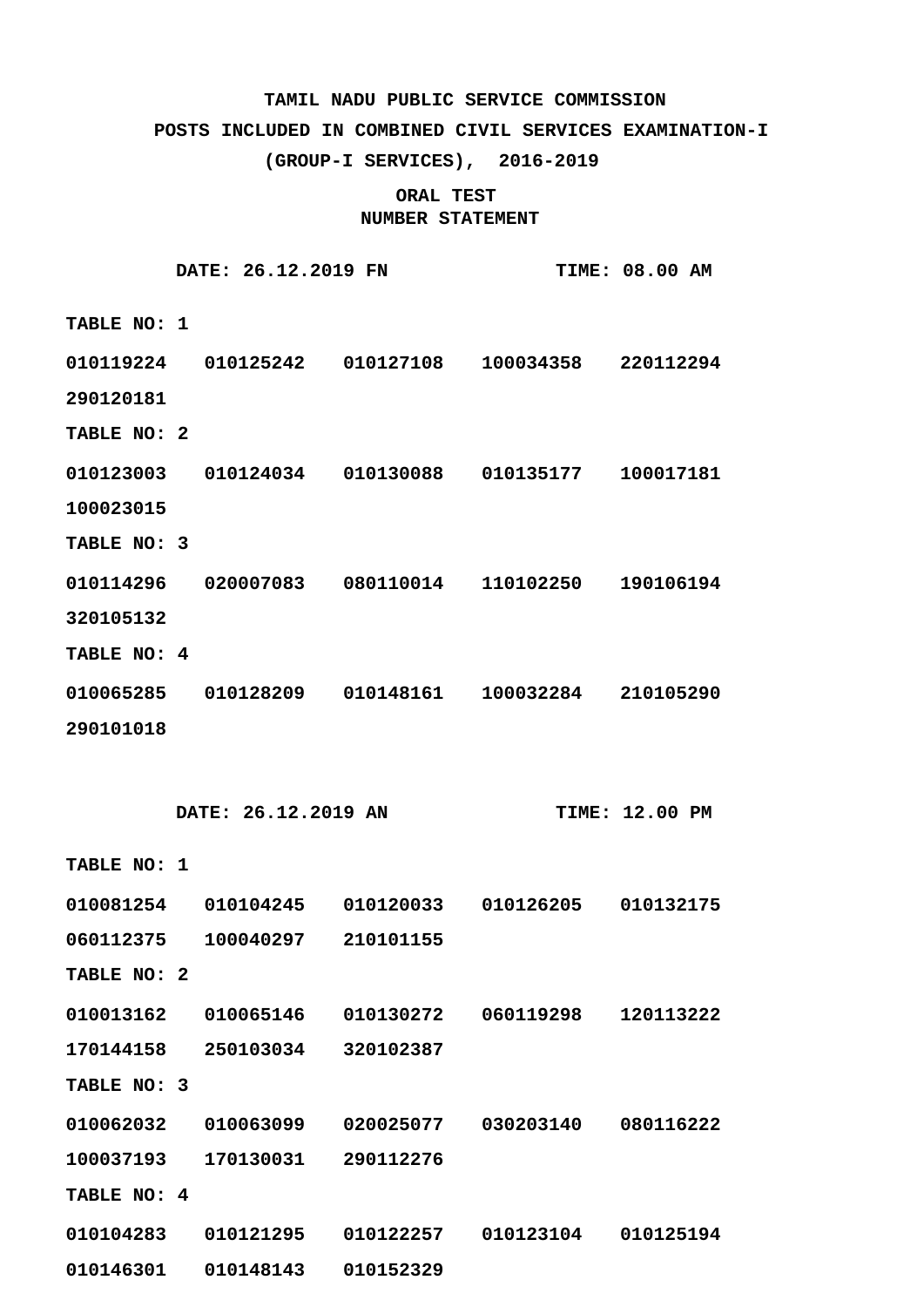### **POSTS INCLUDED IN COMBINED CIVIL SERVICES EXAMINATION-I**

**(GROUP-I SERVICES), 2016-2019**

|             | DATE: 27.12.2019 FN |           |                     | <b>TIME: 08.00 AM</b> |
|-------------|---------------------|-----------|---------------------|-----------------------|
| TABLE NO: 1 |                     |           |                     |                       |
| 010103056   | 010106358           | 010107094 | 010129067           | 010138100             |
| 010155038   |                     |           |                     |                       |
| TABLE NO: 2 |                     |           |                     |                       |
| 010111230   | 010116358           | 010128081 | 070121055 270114266 |                       |
| 280108180   |                     |           |                     |                       |
| TABLE NO: 3 |                     |           |                     |                       |
| 010017110   | 010104096           | 010131194 | 010135163           | 010140292             |
| 270107262   |                     |           |                     |                       |
| TABLE NO: 4 |                     |           |                     |                       |
| 010033300   | 010128014           | 010137125 | 010137182           | 070119086             |
| 070124224   |                     |           |                     |                       |

|                    | DATE: 27.12.2019 AN |                     |  | <b>TIME: 12.00 PM</b> |           |
|--------------------|---------------------|---------------------|--|-----------------------|-----------|
| <b>TABLE NO: 1</b> |                     |                     |  |                       |           |
|                    |                     |                     |  |                       |           |
|                    |                     | 070119198 210111250 |  |                       |           |
| TABLE NO: 2        |                     |                     |  |                       |           |
|                    |                     |                     |  |                       |           |
|                    |                     | 070122268 100004090 |  |                       |           |
| TABLE NO: 3        |                     |                     |  |                       |           |
|                    |                     |                     |  |                       |           |
|                    |                     | 010088124 010103168 |  |                       |           |
| <b>TABLE NO: 4</b> |                     |                     |  |                       |           |
|                    |                     |                     |  | 010148176             | 070113185 |
| 260120264          |                     | 280124153           |  |                       |           |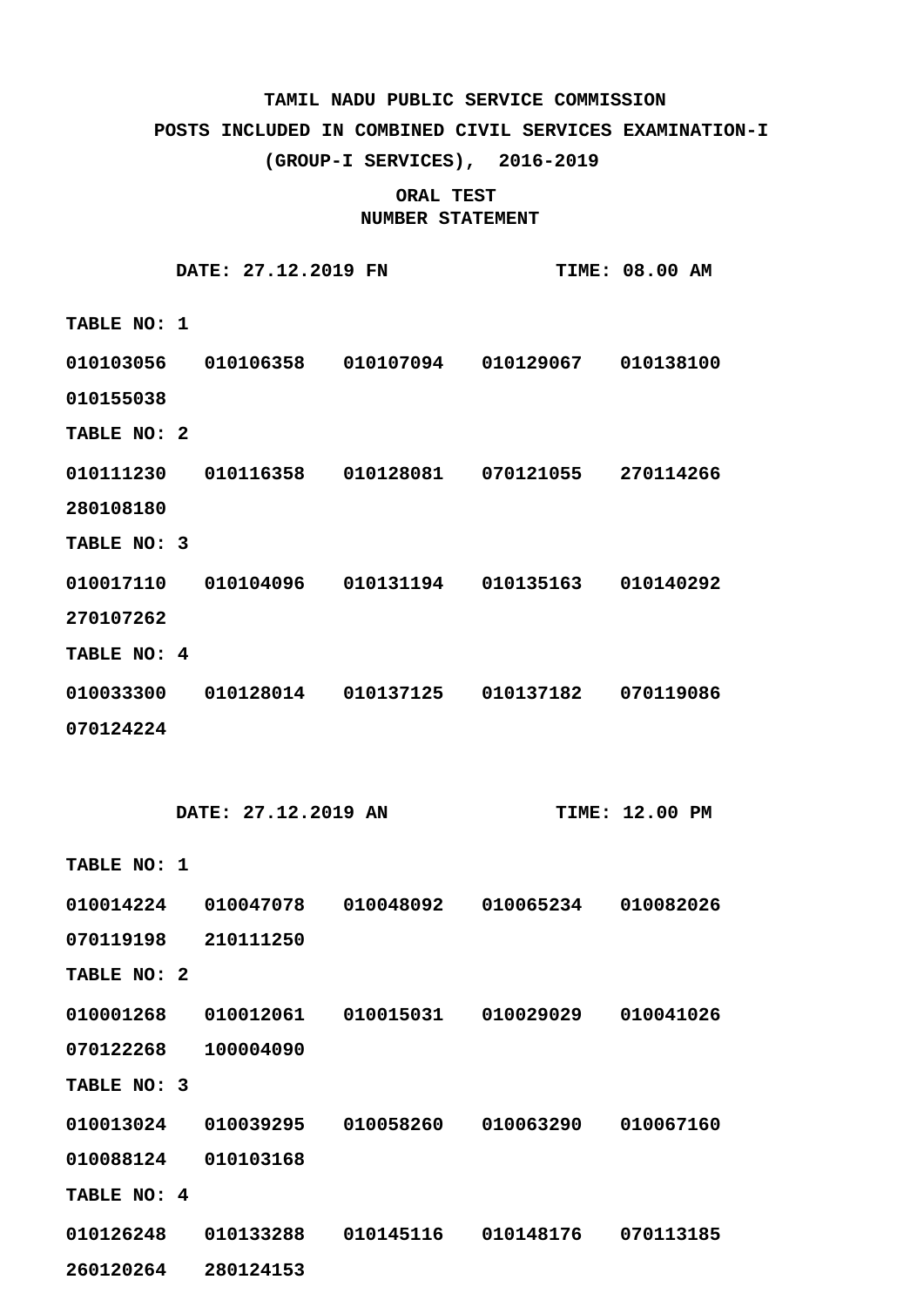### **POSTS INCLUDED IN COMBINED CIVIL SERVICES EXAMINATION-I**

**(GROUP-I SERVICES), 2016-2019**

|             | DATE: 28.12.2019 FN |                                                       |           | <b>TIME: 08.00 AM</b> |
|-------------|---------------------|-------------------------------------------------------|-----------|-----------------------|
| TABLE NO: 1 |                     |                                                       |           |                       |
| 010109124   |                     |                                                       |           |                       |
| 210102030   |                     |                                                       |           |                       |
| TABLE NO: 2 |                     |                                                       |           |                       |
| 010114292   |                     | 020018066 100008120 100038164 100039217               |           |                       |
| 120113286   |                     |                                                       |           |                       |
| TABLE NO: 3 |                     |                                                       |           |                       |
| 010129042   |                     |                                                       |           |                       |
| 220108048   |                     |                                                       |           |                       |
| TABLE NO: 4 |                     |                                                       |           |                       |
|             |                     | 010015052  010059316  010120006  100011136  100020186 |           |                       |
| 100040136   |                     |                                                       |           |                       |
|             |                     |                                                       |           |                       |
|             |                     |                                                       |           |                       |
|             | DATE: 28.12.2019 AN |                                                       |           | <b>TIME: 12.00 PM</b> |
| TABLE NO: 1 |                     |                                                       |           |                       |
|             |                     | 010006076  010012214  010024141  010073154  020032124 |           |                       |
| 230105274   | 250104039           | 300102139                                             |           |                       |
| TABLE NO: 2 |                     |                                                       |           |                       |
| 010003076   | 010015292           | 010044140                                             | 010058270 | 010078136             |
| 080112246   | 210111120           | 250104166                                             |           |                       |
| TABLE NO: 3 |                     |                                                       |           |                       |
| 010015045   | 010020002           | 010144246                                             | 020004110 | 020033074             |
| 070118035   | 140105113           | 320106386                                             |           |                       |
| TABLE NO: 4 |                     |                                                       |           |                       |
| 010113227   | 010123240           | 010145240                                             | 060119174 | 060119243             |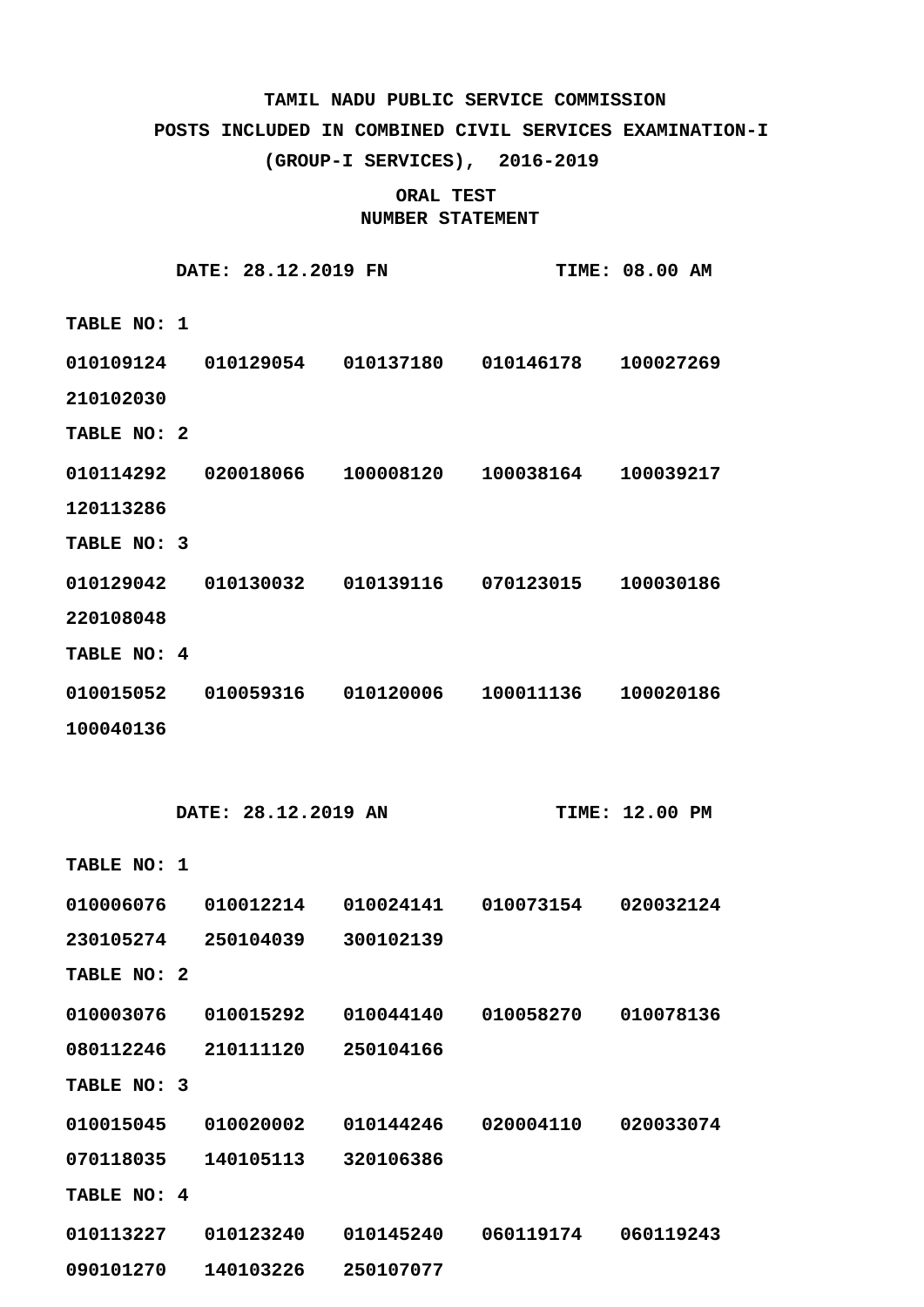### **POSTS INCLUDED IN COMBINED CIVIL SERVICES EXAMINATION-I**

**(GROUP-I SERVICES), 2016-2019**

|             | DATE: 30.12.2019 FN |                                                       |           | <b>TIME: 08.00 AM</b> |
|-------------|---------------------|-------------------------------------------------------|-----------|-----------------------|
| TABLE NO: 1 |                     |                                                       |           |                       |
|             |                     | 010138018  010140231  010142170  010148164  080111170 |           |                       |
| 270118146   |                     |                                                       |           |                       |
| TABLE NO: 2 |                     |                                                       |           |                       |
| 010119226   |                     | 010133129   010143214   010155119   070115281         |           |                       |
| 270104032   |                     |                                                       |           |                       |
| TABLE NO: 3 |                     |                                                       |           |                       |
|             |                     | 010120104  010129204  210104278  280109011  280117141 |           |                       |
| 280123238   |                     |                                                       |           |                       |
| TABLE NO: 4 |                     |                                                       |           |                       |
|             |                     | 010031232  010064164  070103009  070109151  070113050 |           |                       |
| 310111252   |                     |                                                       |           |                       |
|             |                     |                                                       |           |                       |
|             |                     |                                                       |           |                       |
|             | DATE: 30.12.2019 AN |                                                       |           | <b>TIME: 12.00 PM</b> |
| TABLE NO: 1 |                     |                                                       |           |                       |
| 010006278   |                     | 010022174  010030182  010036180  010040395            |           |                       |
| 170101296   | 270115282           |                                                       |           |                       |
| TABLE NO: 2 |                     |                                                       |           |                       |
| 010001278   | 010001386           | 010030286                                             | 010062122 | 010092173             |
| 070104204   | 170104014           |                                                       |           |                       |
| TABLE NO: 3 |                     |                                                       |           |                       |
| 010003188   | 010044048           | 010103280                                             | 010113057 | 010116312             |
| 270117226   | 270120168           |                                                       |           |                       |
| TABLE NO: 4 |                     |                                                       |           |                       |
| 010111168   | 010129022           | 010148276                                             | 010149054 | 020034075             |